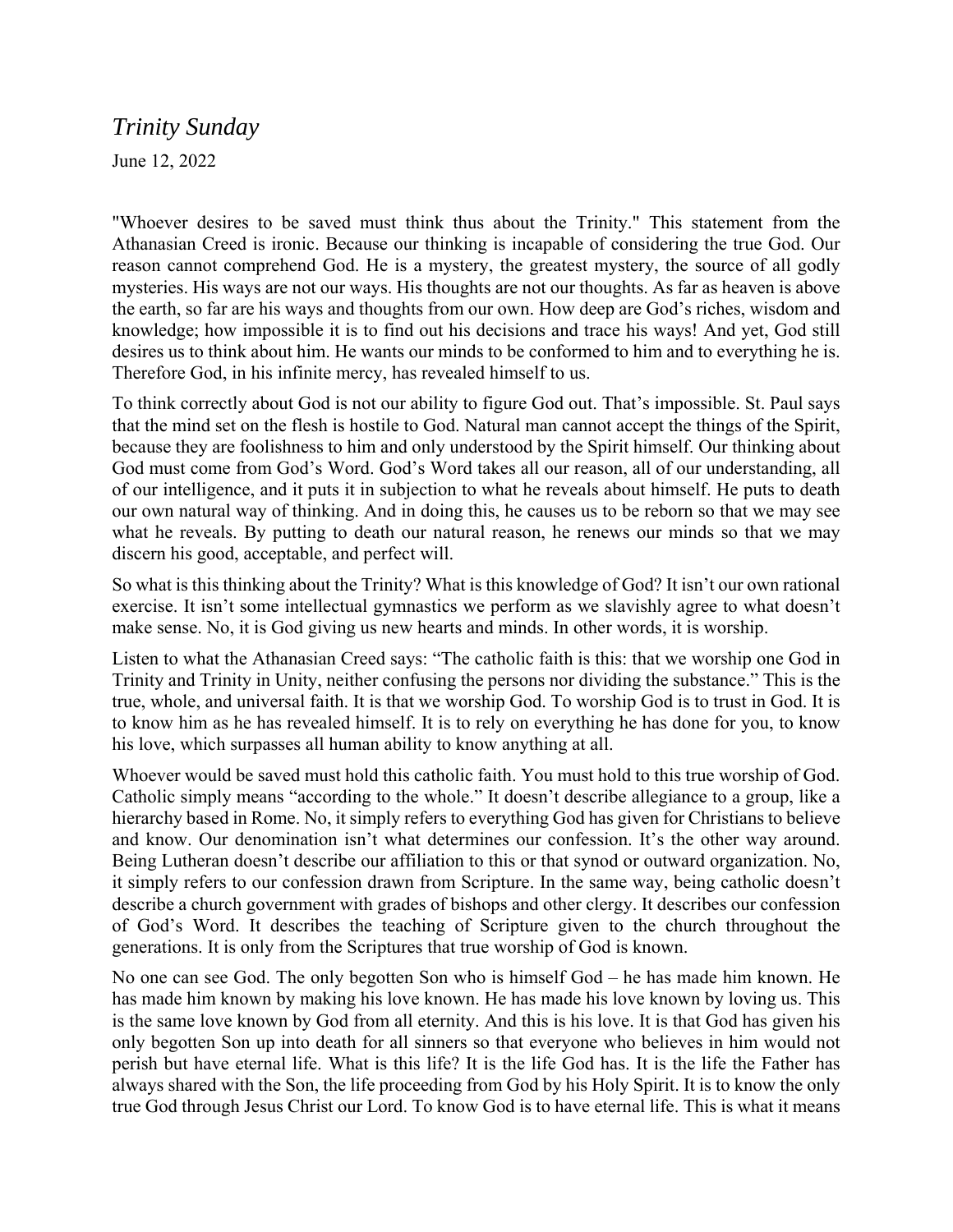to think about him. This is what it means to worship him. It is to rest in him, to belong to him, clinging to his Word, with the assurance that he knows us as his own.

As true God, Jesus knows everything. John records that Jesus didn't need to join with any man, because he knew man. He knew what was in man. He knew the sin of the human heart, the hostility of the human mind, the arrogance of human nature, which won't accept God. Our human nature can't know the unity of God. Instead, we strive for unity by finding others who already agree with us. If we can just put together the right team, the right party, the right club, then we can imagine that we have unity. John Lennon imagined a world where all people live as one. But he could only think about this unity by ignoring God, getting rid of religion, and wishing away heaven and hell. How he ends the song is telling. "You may say I'm a dreamer," he sings, "But I'm not the only one. Maybe someday you will join us, and the world will live as one." The only way Lennon could imagine unity was by inviting people to join his team. We can achieve unity if we can only organize our own echo chamber.

But the unity of God is not like the unity of this world. Jesus already had the only true unity with the Father and the Holy Spirit. He didn't need to join a club, a party, or any kind of team. Because he knew what was in man. After John records this, he talks about a man from a team. This man was Nicodemus. The team was the Pharisees. They were separated from the other earthly teams. They prided themselves by their devotion to the Scriptures and their correct thinking about God's law. They figured that if only people would join them, then they could accomplish the unity they needed. But again, Jesus was not interested in joining any human group. He wouldn't join himself to any hierarchy or pecking order, no matter how pious it seemed to be.

So when Nicodemus assures Jesus that he and his fellow Pharisees know that he's a big deal, that he comes from God, and that God is with him, Jesus doesn't bight. He's not interested in what the Pharisees or any other group think they know about him. He is straightforward and to the point with Nicodemus. He speaks the truth. "If anyone isn't born from above," he says, "he can't see God's kingdom." You can't even begin to see God unless you are altogether born anew. Joining the right organization of likeminded individuals won't do anything for you. When Nicodemus shows his inability or unwillingness to grasp these words, Jesus responds: "Unless someone is born of water and the Spirit, he can't enter the kingdom of God."

Jesus is referring to baptism. We are baptized in the name of the Father, and of the Son, and of the Holy Spirit. By bringing us into God, whose ways and thoughts are high above our own, this baptism puts to death our natural way of thinking. It gives us faith by the Spirit of the living God. That which is born of the flesh is flesh, but that which is born of the Spirit is spirit. Natural man can only see the various denominations, the various groups, the various teams and factions, and he judges based on what he thinks he knows. But through baptism, the Spirit of God puts to death all of these divisions. By bearing witness to what he has always known, he puts to death all human thinking. And he causes us to worship him, to know him, to think of him, and to confess him as the one and only God.

How does baptism do this? St. Paul says that we are baptized into the death of Christ. It is there, in the death of God's Son, where all human thinking is put to shame. The Word of the cross is foolishness to those who are perishing. It is despised by those who boast in their own intelligence. But it is there, in the crucified body of Christ, in the Son of Man lifted up on the cross, where true knowledge of God is found. Because it is there where the love of God is carried out in its fullness.